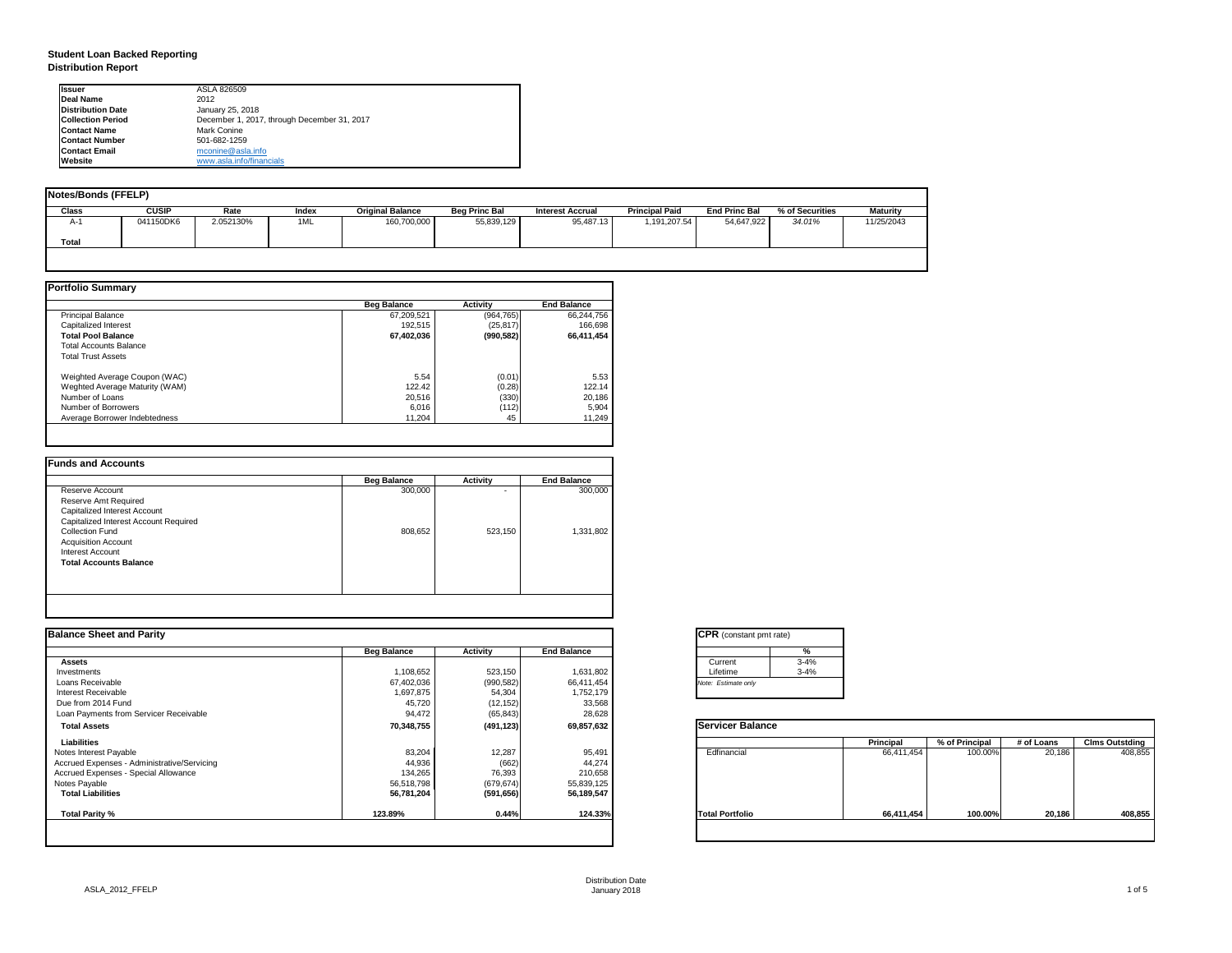# **Student Loan Backed Reporting Distribution Report**

|                           | # of Loans       |               | <b>Principal</b> |               | % of Principal   |               | <b>WAC</b>       |               | <b>WARM</b>      |               |
|---------------------------|------------------|---------------|------------------|---------------|------------------|---------------|------------------|---------------|------------------|---------------|
|                           | <b>Beginning</b> | <b>Ending</b> | <b>Beginning</b> | <b>Ending</b> | <b>Beginning</b> | <b>Ending</b> | <b>Beginning</b> | <b>Ending</b> | <b>Beginning</b> | <b>Ending</b> |
| In School                 | 69               | 49            | 244,580          | 174,758       | 0.36%            | 0.26%         | 5.99             | 6.09          | 119.61           | 119.46        |
| Grace                     | 36               | 50            | 114,406          | 167,103       | 0.17%            | 0.25%         | 4.82             | 5.11          | 118.13           | 119.37        |
| Repayment                 |                  |               |                  |               |                  |               |                  |               |                  |               |
| Current                   | 13,016           | 12,833        | 39,274,182       | 38,490,913    | 58.27%           | 57.96%        | 5.65             | 5.64          | 129.92           | 129.44        |
| 31-60 Days Delinquent     | 629              | 599           | 2,292,968        | 2,161,053     | 3.40%            | 3.25%         | 5.69             | 5.60          | 121.53           | 122.21        |
| 61-90 Days Delinquent     | 442              | 418           | 1,960,378        | 1,613,876     | 2.91%            | 2.43%         | 5.74             | 5.60          | 121.97           | 119.94        |
| 91-120 Days Delingent     | 1,060            | 326           | 4,561,688        | 1,368,868     | 6.77%            | 2.06%         | 5.69             | 5.74          | 118.22           | 117.76        |
| 121-180 Days Delinquent   | 278              | 1,085         | 1,000,283        | 4,627,098     | 1.48%            | 6.97%         | 5.52             | 5.68          | 127.32           | 120.26        |
| 181-270 Days Delinquent   | 336              | 308           | 1,189,171        | 1,123,325     | 1.76%            | 1.69%         | 5.56             | 5.56          | 120.94           | 109.58        |
| 271+ Days Delinquent      | 62               | 82            | 244,222          | 262,057       | 0.36%            | 0.39%         | 5.73             | 5.55          | 104.10           | 127.42        |
| <b>Total Repayment</b>    | 15,823           | 15,651        | 50,522,892       | 49,647,191    | 74.96%           | 74.76%        | 5.65             | 5.64          | 127.79           | 127.18        |
| Forbearance               | 2,350            | 2,272         | 8,912,612        | 8,967,924     | 13.22%           | 13.50%        | 5.68             | 5.73          | 117.07           | 118.84        |
| Deferment                 | 2,150            | 2,061         | 7,307,125        | 7,062,386     | 10.84%           | 10.63%        | 5.70             | 5.69          | 117.95           | 118.24        |
| <b>Claims in Progress</b> | 87               | 103           | 298,670          | 392,091       | 0.44%            | 0.59%         | 6.20             | 5.87          | 108.37           | 112.03        |
| <b>Claims Denied</b>      |                  |               | 1,750            |               | 0.003%           |               | 6.80             |               | 207.00           |               |
| <b>Total Portfolio</b>    | 20,516           | 20,186        | 67,402,036       | 66,411,454    | 100.00%          | 100.00%       | 5.66             | 5.66          | 125.17           | 124.97        |

|                                     |                  | # of Loans    |                  | <b>Principal</b><br>% of Principal |                  |               | <b>WAC</b>       |        | <b>WARM</b>      |               |
|-------------------------------------|------------------|---------------|------------------|------------------------------------|------------------|---------------|------------------|--------|------------------|---------------|
|                                     | <b>Beginning</b> | <b>Ending</b> | <b>Beginning</b> | <b>Ending</b>                      | <b>Beginning</b> | <b>Ending</b> | <b>Beginning</b> | Ending | <b>Beginning</b> | <b>Ending</b> |
| Current                             | 13,016           | 12,833        | 39,274,182       | 38,490,913                         | 77.74%           | 77.53%        | 5.65             | 5.64   | 129.92           | 129.44        |
| 31-60 Days Delinquent               | 629              | 599           | 2,292,968        | 2,161,053                          | 4.54%            | 4.35%         | 5.69             | 5.60   | 121.53           | 122.21        |
| 61-90 Days Delinquent               | 442              | 418           | 1,960,378        | 1,613,876                          | 3.88%            | 3.25%         | 5.74             | 5.60   | 121.97           | 119.94        |
| 91-120 Days Delingent               | 1,060            | 326           | 4,561,688        | 1,368,868                          | 9.03%            | 2.76%         | 5.69             | 5.74   | 118.22           | 117.76        |
| 121-180 Days Delinquent             | 278              | 1,085         | 1,000,283        | 4,627,098                          | 1.98%            | 9.32%         | 5.52             | 5.68   | 127.32           | 120.26        |
| 181-270 Days Delinquent             | 336              | 308           | 1,189,171        | 1,123,325                          | 2.35%            | 2.26%         | 5.56             | 5.56   | 120.94           | 109.58        |
| 271+ Days Delinquent                | 62               | 82            | 244,222          | 262,057                            | 0.48%            | 0.53%         | 5.73             | 5.55   | 104.10           | 127.42        |
| <b>Total Portfolio in Repayment</b> | 15,823           | 15,651        | 50,522,892       | 49,647,191                         | 100.00%          | 100.00%       | 5.65             | 5.64   | 127.79           | 127.18        |

| # of Loans       |               | <b>Principal</b> |               |                  | <b>WAC</b>    |                  | WARM   |                  |        |
|------------------|---------------|------------------|---------------|------------------|---------------|------------------|--------|------------------|--------|
| <b>Beginning</b> | <b>Ending</b> | <b>Beginning</b> | <b>Ending</b> | <b>Beginning</b> | <b>Ending</b> | <b>Beginning</b> | Ending | <b>Beginning</b> | Ending |
|                  |               |                  |               |                  |               |                  |        |                  |        |
|                  |               |                  |               |                  |               |                  |        |                  |        |
| 11,572           | 11,384        | 30,631,656       | 30,231,594    | 45.45%           | 45.52%        | 5.53             | 5.53   | 117.69           | 117.54 |
| 8,569            | 8,444         | 34,923,345       | 34,362,531    | 51.81%           | 51.74%        | 5.66             | 5.65   | 132.31           | 132.05 |
| 375              | 358           | 1,847,035        | 1,817,329     | 2.74%            | 2.74%         | 8.09             | 8.09   | 114.38           | 114.85 |
|                  |               |                  |               |                  |               |                  |        |                  |        |
| 20,516           | 20,186        | 67,402,036       | 66,411,454    | 100.00%          | 100.00%       | 5.66             | 5.66   | 125.17           | 124.97 |
|                  |               |                  |               |                  |               | % of Principal   |        |                  |        |

| <b>Portfolio by Program Type</b>           |                  |               |                  |                                    |                  |               |                  |               |                  |               |
|--------------------------------------------|------------------|---------------|------------------|------------------------------------|------------------|---------------|------------------|---------------|------------------|---------------|
|                                            |                  | # of Loans    |                  | <b>Principal</b><br>% of Principal |                  | <b>WAC</b>    |                  | <b>WARM</b>   |                  |               |
|                                            | <b>Beginning</b> | <b>Ending</b> | <b>Beginning</b> | <b>Ending</b>                      | <b>Beginning</b> | <b>Ending</b> | <b>Beginning</b> | <b>Ending</b> | <b>Beginning</b> | <b>Ending</b> |
| Graduate / 4-Year Loans                    | 15,881           | 15,617        | 54,064,533       | 53,164,731                         | 80.21%           | 80.05%        | 5.66             | 5.65          | 125.58           | 125.25        |
| 2-Year Loans                               | 4,287            | 4,231         | 12,508,744       | 12,430,185                         | 18.56%           | 18.72%        | 5.69             | 5.69          | 123.99           | 124.30        |
| Proprietary / Technical / Vocational Loans | 348              | 338           | 828,759          | 816,538                            | 1.23%            | 1.23%         | 5.69             | 5.69          | 116.64           | 117.49        |
| Unknown (Consolidation) Loans              |                  |               |                  |                                    |                  |               |                  |               |                  |               |
| Other Loans                                |                  |               |                  |                                    |                  |               |                  |               |                  |               |
| <b>Total Portfolio</b>                     | 20,516           | 20,186        | 67,402,036       | 66,411,454                         | 100.00%          | 100.00%       | 5.66             | 5.66          | 125.17           | 124.97        |
|                                            |                  |               |                  |                                    |                  |               |                  |               |                  |               |

| <b>Portfolio Indices</b> |                  |               |                  |                  |                  |                |  |
|--------------------------|------------------|---------------|------------------|------------------|------------------|----------------|--|
|                          |                  | # of Loans    |                  | <b>Principal</b> |                  | % of Principal |  |
|                          | <b>Beginning</b> | <b>Ending</b> | <b>Beginning</b> | <b>Ending</b>    | <b>Beginning</b> | <b>Ending</b>  |  |
| <b>Fixed Loans</b>       | 12,097           | 11,875        | 44,861,009       | 44,114,864       | 66.56%           | 66.43%         |  |
| Variable Loans           | 8,419            | 8,311         | 22,541,026       | 22,296,590       | 33.44%           | 33.57%         |  |
| T-Bill Loans             | 8,419            | 8,311         | 22,541,026       | 22,296,590       | 33.44%           | 33.57%         |  |
| <b>CMT Loans</b>         |                  |               |                  |                  |                  |                |  |
| <b>Total Portfolio</b>   | 20,516           | 20,186        | 67,402,036       | 66,411,454       | 100.00%          | 100.00%        |  |
|                          |                  |               |                  |                  |                  |                |  |
|                          |                  |               |                  |                  |                  |                |  |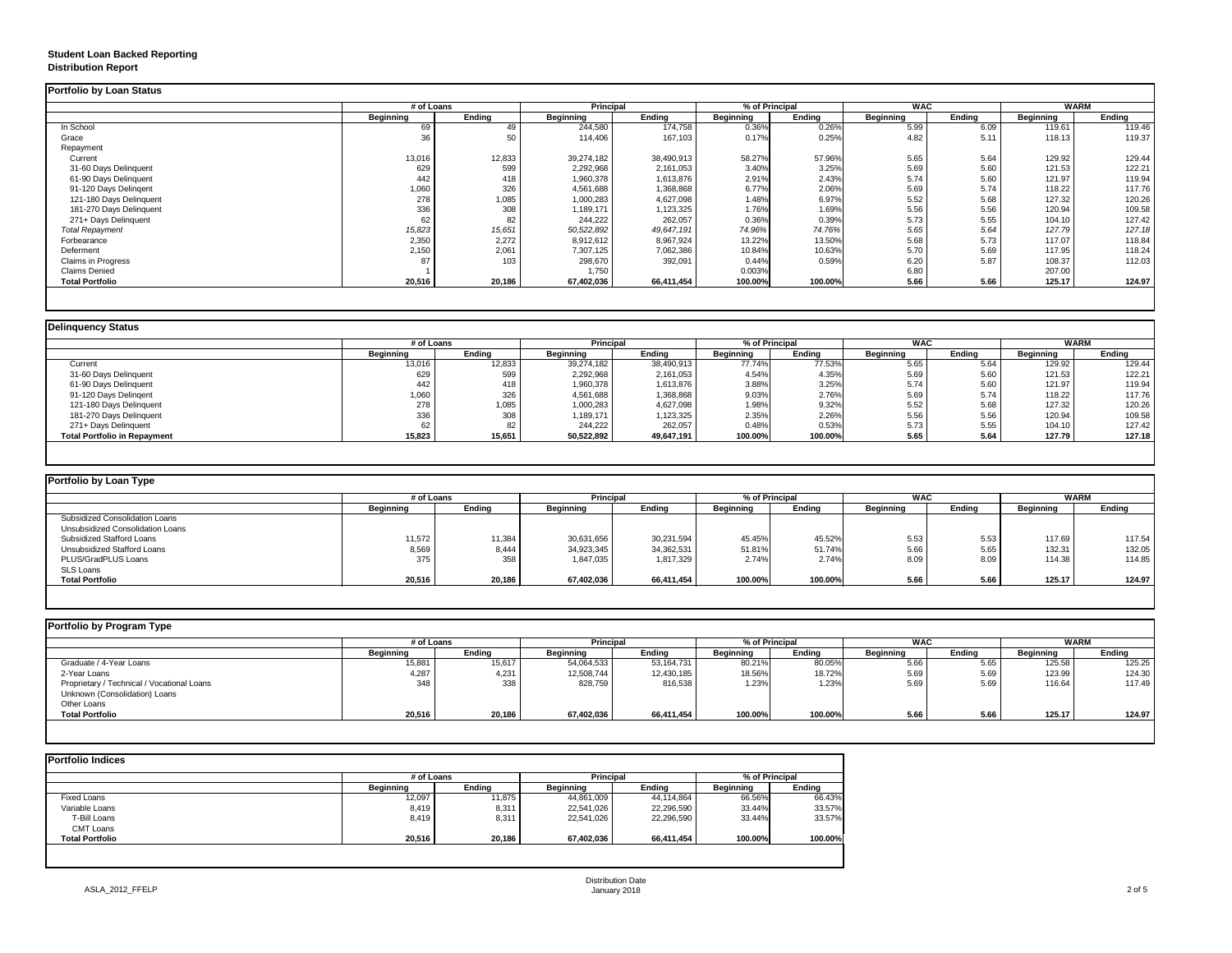**Distribution Date January 25, 2018 Collection Period** December 1, 2017, through December 31, 2017

# **Collection Activity**

| <b>Collection Account</b>                                                                    | as of 12/31/2017 |
|----------------------------------------------------------------------------------------------|------------------|
| Beginning Balance - December 1, 2017                                                         | 808,652          |
| <b>Collection Amount Received</b>                                                            | 1,350,874        |
| <b>Recoveries</b>                                                                            |                  |
| <b>Reserve Account</b>                                                                       |                  |
| <b>Excess of Required Reserve Account</b>                                                    | 160              |
| Interest on Investment Earnings                                                              | 767              |
| Capitalized Interest Account (after a stepdown or release date)                              |                  |
| <b>Acquisition Account</b>                                                                   |                  |
| <b>Payments from Guarantor</b>                                                               |                  |
| Transfer from 2010 Collection Fund for correction of error                                   |                  |
| <b>Required Repurchases</b>                                                                  |                  |
| Special Allowance Payable to Department of Education                                         |                  |
| <b>Consolidation Rebate Fees</b>                                                             |                  |
| Rating Agency Surveillance Fees                                                              | (20,000)         |
| Principal payments, interest payments, administration fees, servicing fees, and trustee fees | (808, 652)       |
| Other Amounts Received in Collection                                                         |                  |
| <b>Total Available Funds</b>                                                                 | 1,331,802        |

| <b>Fees Due for Current Period</b> | as of 12/31/2017 |
|------------------------------------|------------------|
| <b>Indenture Trustee Fees</b>      | 833.33           |
| <b>Servicing Fees</b>              | 38,740           |
| <b>Administration Fees</b>         | 5,534            |
| Late Fees                          |                  |
| Other Fees                         |                  |
| <b>Total Fees</b>                  | 45,107.33        |

| <b>ICumulative Default Rate</b>                                                                     | as of 12/31/2017 |
|-----------------------------------------------------------------------------------------------------|------------------|
| Current Period Defaults (\$)                                                                        | 190,788.08       |
| Cumulative Defaults (\$)                                                                            | 36,036,556.77    |
| Cumulative Default (% of original pool balance)                                                     | 22.45%           |
| Cumulative Default (% of cumulative entered repayment balance) <sup>a</sup>                         | 54.54%           |
| Current Period Payments (Recoveries) from Guarantor (\$)                                            | 178,592.21       |
| Current Period Borrower Recoveries (\$)                                                             | n/a              |
| Cumulative Recoveries (\$) <sup>b</sup>                                                             | \$34,158,321.74  |
| Cumulative Recovery Rate (%)                                                                        | 94.79%I          |
| Cumulative Net Loss Rate (%)                                                                        | 1.17%            |
| Servicer Reject Rate (FFELP) (%)                                                                    |                  |
| Cumulative Servicer Reject Rate (FFELP) (%)                                                         |                  |
| Repayment balance includes all repayment loans with the exception of balances in claim status<br>a) |                  |
| Cumulative Recoveries includes 97% of claims in progress balances<br>b)                             |                  |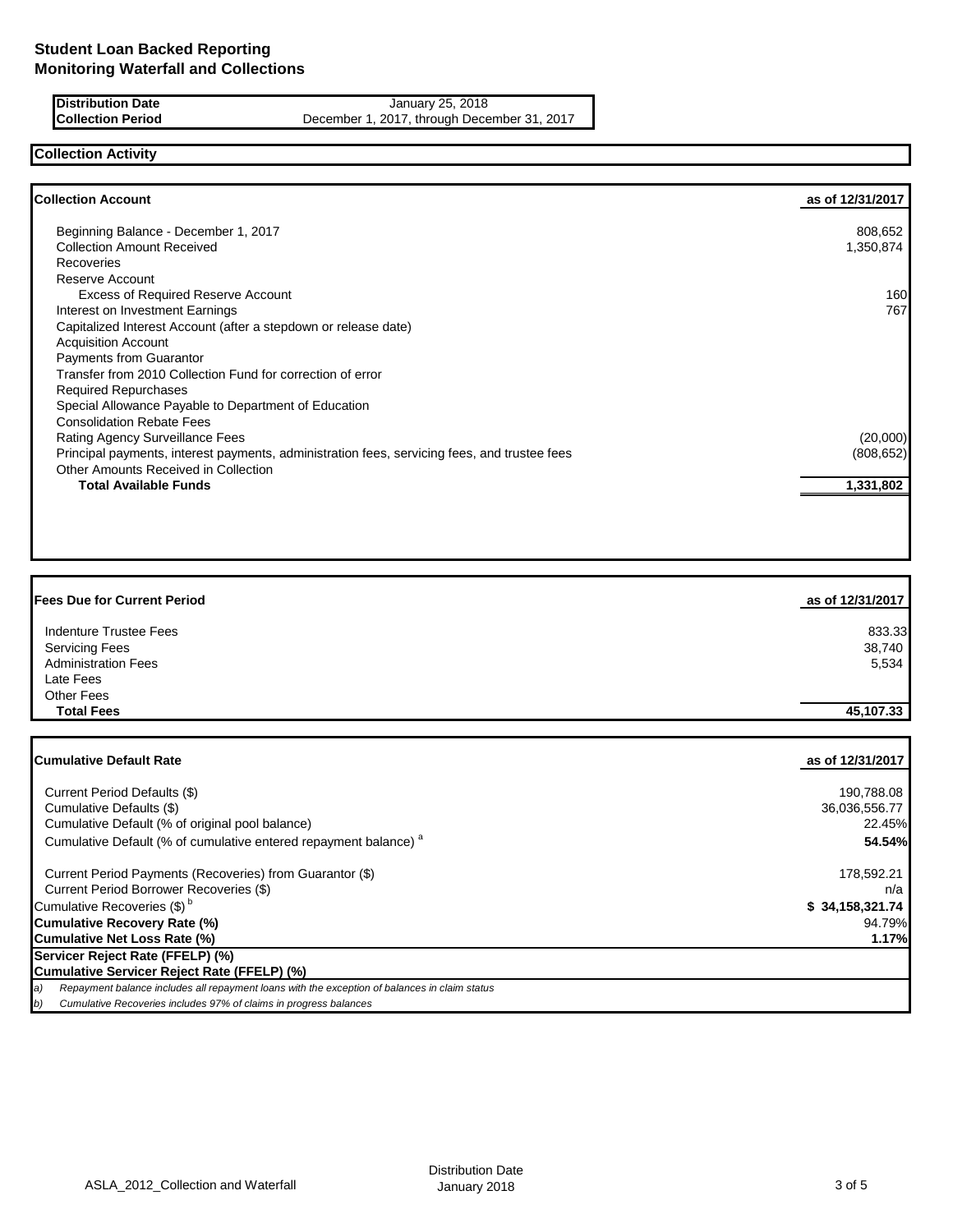# **Waterfall Activity**

| <b>Waterfall for Distribution</b>                                                         | <b>Amount Due</b> | <b>Amount Remaining</b> |
|-------------------------------------------------------------------------------------------|-------------------|-------------------------|
| Total Available Funds                                                                     |                   | 1,331,802               |
| <b>First: Payments under any Joint Sharing Agreement</b>                                  |                   |                         |
| <b>Second: Trustee Fees</b>                                                               | 833.33            | 1,330,968.73            |
| Third: Servicing Fees and Backup Servicing Fees                                           | 38,740            | 1,292,228.73            |
| <b>Fourth: Administration Fees</b>                                                        | 5,534             | 1,286,694.73            |
| <b>Fifth: Noteholder Interest</b>                                                         | 95,487.13         | 1,191,207.60            |
| Sixth: Reinstate the balance of the Reserve Fund up to the Specified Reserve Fund Balance |                   |                         |
| Seventh: Noteholder Principal, until paid in full                                         | 1,191,207.54      | 0                       |
|                                                                                           |                   |                         |

| <b>Principal and Interest Distributions</b> | Class A-1    |
|---------------------------------------------|--------------|
|                                             |              |
| Monthly Interest Due                        | 95,487.13    |
| Monthly Interest Paid                       | 95,487.13    |
| <b>Interest Shortfall</b>                   |              |
| Interest Carryover Due                      | 0            |
| Interest Carryover Paid                     | O            |
| Interest Carryover                          |              |
| Monthly Principal Distribution Amount       | 1,191,207.54 |
| Monthly Principal Paid                      | 1,191,207.54 |
| Shortfall                                   |              |
| <b>Total Distribution Amount</b>            | 1,286,694.67 |
|                                             |              |